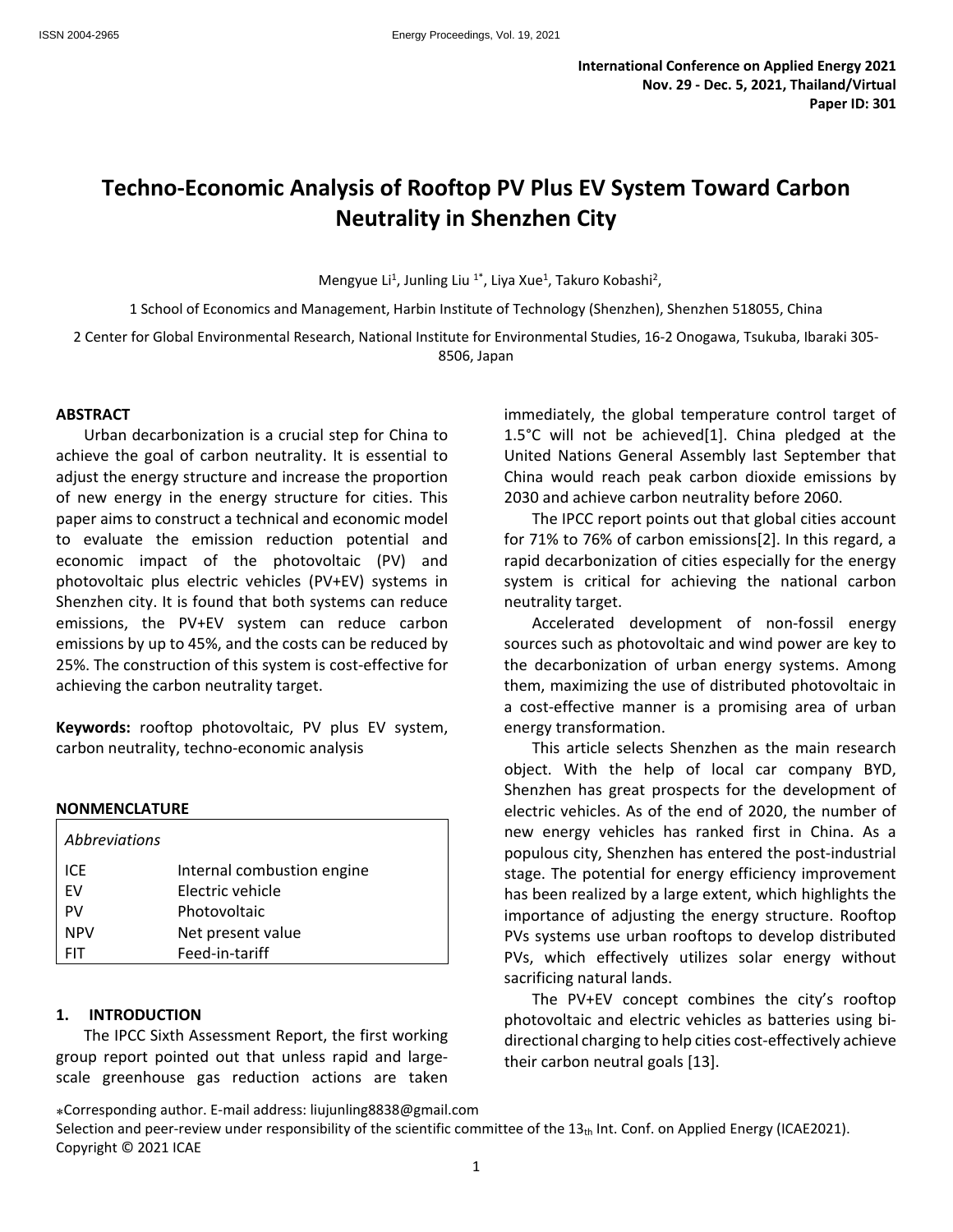This article compares and evaluates the technical potential and economics of the rooftop PV only and rooftop PV+EV coupling system in Shenzhen city, identifies the most cost-effective photovoltaic potential and emission reductions, then finally puts forward relevant policy recommendations.

## **2. METHOD AND DATA**

#### *2.1 Methodology*

To evaluate the city's emission reduction costs and decarbonization potential, this study develops a technoeconomic model [3,4], combined with the optimization process of power supply and demand matching (Fig.1).

The technical model includes two different photovoltaic utilization methods (PV only and PV+EV), combined with natural conditions such as insolation, temperature, etc., to simulate hourly photovoltaic output curves. The economic model conducts a costbenefit analysis, calculates the cash flow, net present value, etc., and simulates optimal PVs capacity when the net present value is the largest.



Fig. 1. Techno-economic analysis framework

#### *2.2 Scenario design*

This study uses 2020 as the base year. The base scenario assumes that no PVs were installed, all passenger cars are ICEs. Compared to the base scenario, this research designed three PVs development scenarios: 2020 PV only, 2030 PV only, and 2030 PV+EV. The PV only system shows that only the rooftop PVs are developed, while the PV+EV system combines photovoltaic and electric vehicles as the battery. The 2020 PV only scenario describes the decarbonization potential and emission reduction costs based on current rooftop area

for PVs development potential. Considering the population growth and income rise, future electricity load in Shenzhen is projected to increase by 34%. At the same time, the PVs capacity increases as the capital investment cost decreases and the roof area continues to grow slowly.

To test the sensitivity of the results to electricity price, each scenario further includes the situation when there is a feed-in tariff and when there is none, so a total of six scenarios are composed. As Shenzhen is still in the urbanization stage and its economy continues to grow, some parameters will change from 2020 to 2030, some assumptions, such as population, roof area, will increase, while other parameters such as oil prices and electricity bills are assumed to be stable. In the 2030 PV+EV scenario, this research assumes that all ICEs will be replaced with EVs. Even if this assumption is difficult to achieve by 2030, this research focuses on evaluating the potential.

### *2.3 Parameter assumption*

| Table1. Parameter assumptions in 2020 and 2030 |  |
|------------------------------------------------|--|
|------------------------------------------------|--|

| Parameters                  | 2020    | 2030                |  |
|-----------------------------|---------|---------------------|--|
| Population (million)        | 17.56   | 18.5                |  |
| <b>Electricity load</b>     | 98300   | $[132000, 138077*]$ |  |
| (million kWh)               |         |                     |  |
| Rooftop area ( $km^2$ )     | 270     | 330                 |  |
| Annual driving distance     | 12000   | 10700               |  |
| (km)                        |         |                     |  |
| PVs capital cost (\$/Wdc)   | 0.84    | 0.5                 |  |
| EVs battery cost (\$/kw)    |         | 91                  |  |
| city area ( $km2$ )         |         | 1997.47             |  |
| $CO2$ emission factor of    | 2.36    |                     |  |
| gasoline (kgco2/L)          |         |                     |  |
| $CO2$ emission factor of    |         |                     |  |
| electricity<br>of<br>grid   | 245.7   |                     |  |
| emission coefficient        |         |                     |  |
| $(g$ -CO <sub>2</sub> /kWh) |         |                     |  |
| FIT price                   | 0.07    |                     |  |
| Gasoline price (\$/L)       | 1.015   |                     |  |
| Gasoline<br>vehicle         | 12.6    |                     |  |
| efficiency(km/L)            |         |                     |  |
| EVs efficiency (km/kWh)     | 5.3     |                     |  |
| O&M cost (\$/kw-year)       | 7.975   |                     |  |
| Passenger<br>vehicles       | 3010000 |                     |  |
| population                  |         |                     |  |
| Electricity price (\$/kWh)  | 0.10    |                     |  |

sources: The above parameters are assumed to refer to the following documents[5,6,15,7–14]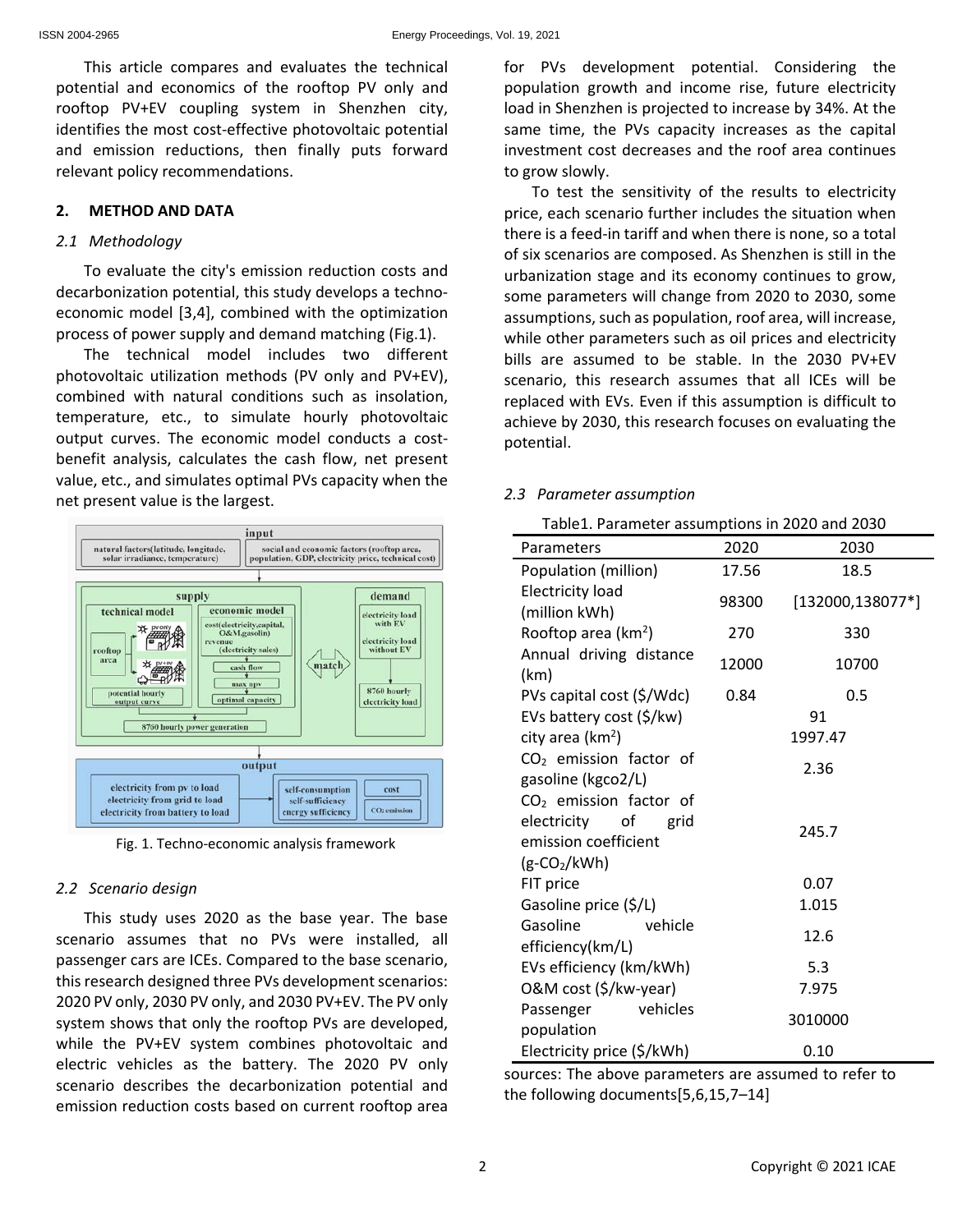Note: \*It is assumed to be 132000 million kWh for the 2030 PV only scenario, and 138,077 million kwh demand for the 2030 PV+EV scenario, with more electricity demand for more EVs. Other assumptions remain consistent with the PV+EV scenario.

### **3. RESULT**

#### 3.1 *2020 PV only scenario*

Based on the annual average hourly data, PVs start to generate power at 6 a.m., then reach the peak at 1 p.m. and gradually decrease until 6 p.m. At noon, the power generation by PVs exceeds the load. Under the base scenario, there will be a waste of PVs electricity (Fig. 2). In 2020 PV only and when there is a feed-in tariff, the abandonment will be exported outside the city through the grid. Residents can earn money by exporting additional photovoltaic power to the grid.



Fig. 2. 2020 annual match between PV and load

Here are some critical indicators for evaluation, which are self-consumption, self-sufficiency, and energy sufficiency (Fig. 3a). The demand is strong from May to August, but the photovoltaic production is low, generating an enlarging energy gap (Fig.3b). From the perspective of each month, there is a fluctuating relationship between photovoltaic and load. The energy efficiency will be lower from May to August due to more rainy days and less sunshine. While the biggest selfsufficiency performance happens in April, which shows the record of self-sufficiency.



Fig. 3. 2020 monthly key indicators(a) and PV generation, load, and electricity from PV(b)

### *3.2 2030 PV only and 2030 PV+EV scenarios*

Compared to 2020, it is assumed that the electricity load will increase by 34%, the roof area will increase by 22.2%. Due to the scarcity of land resources in Shenzhen city, the growth of electricity load is higher than PVs potential. From May to August in 2030, it is difficult for PVs production to reach peak power consumption (Fig. 4a). In other months, additional electricity will be generated and exported to the grid. Energy efficiency will be relatively lower (Fig. 5).

In the PV+EV scenario, the PVs generation at noon is stored in the EVs and will be released for electricity uses in the city at night (Fig.4b). Because in the PV+EV scenario, the extra photovoltaic is not transmitted to the grid but the EVs battery. This part of the electricity can be used at night so that the self-sufficiency will be higher (Fig. 5). In February, all electric vehicles will be fully stored, and there will be a small amount of extra electricity, and a small part will be exported to the grid.

With the further development of the photovoltaic industry, photovoltaic subsidies have also declined. This study explores the situation when there is no photovoltaic feed-in tariff.

When there is no FIT, residents have no incentive to export excess electricity to the grid for sale. In this case, NPV presents an inverted 'U' curve of rising first and then falling, then the optimal capacity level is determined when the maximum NPV is reached.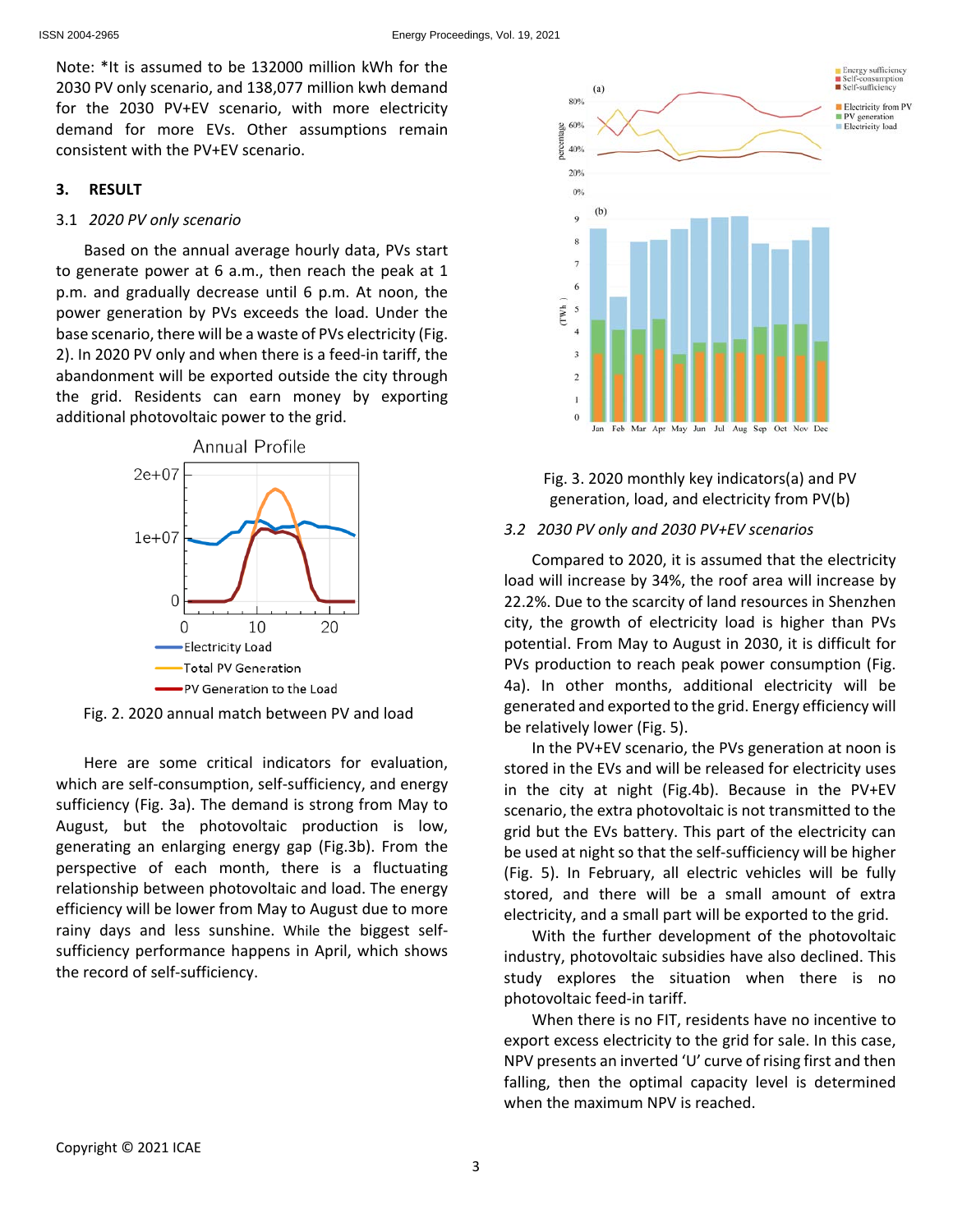In the PV only scenario, the installed capacity will drop significantly, which is caused by the drop in NPV (Table. 3).

Without FIT, residents have no incentive to upload additional PVs generation to the grid, which will lose electricity revenue. With the decrease of NPV, the installed capacity and power generation will decrease. Other indicators will drop, except for self-consumption. Except for the energy sufficiency and self-sufficiency, other indicators will be higher than the PV only scenario under the 2030 PV+EV scenario. The self-sufficiency, emission reduction potential, and cost will all decrease, the self-consumption will increase significantly. In the PV+EV scenario, the cost will be reduced by 25%, and the emission reduction rate will be 45% compared to the base scenario. In the PV only scenario, the cost is only reduced by 5%-9%, and the emission reduction will be only 28% (Fig.5).





| Table3. Economic assessment results and load in |         |         |        |  |  |  |  |
|-------------------------------------------------|---------|---------|--------|--|--|--|--|
| different scenarios                             |         |         |        |  |  |  |  |
| With FIT                                        | 2020    | 2030    | 2030   |  |  |  |  |
|                                                 | PV only | PV only | PV+EV  |  |  |  |  |
| Discounted<br>payback years                     | 10.8    | 5.4     | 6.1    |  |  |  |  |
| PV capacity (GW)                                | 38.6    | 47.1    | 47.1   |  |  |  |  |
| <b>Annualized NPV</b><br>(Million \$)           | 587.4   | 1390.6  | 1282.2 |  |  |  |  |
|                                                 | 2020    | 2030    | 2030   |  |  |  |  |
| <b>Without FIT</b>                              | PV only | PV only | PV+EV  |  |  |  |  |
| Discounted<br>payback years                     | 10.7    | 6.4     | 6.3    |  |  |  |  |
| PV capacity (GW)                                | 24.0    | 43.0    | 47.1   |  |  |  |  |
| <b>Annualized NPV</b><br>(Million \$)           | 379.5   | 1012.3  | 1278.6 |  |  |  |  |





#### **4. CONCLUSION AND DISCUSSION**

This paper aims to evaluate the rooftop PVs system and PV+EV potentials for Shenzhen City. The results show that the PV+EV system is of great significance for cities to reduce carbon emissions toward the carbon neutrality target. Moreover, with the development of the photovoltaic industry and the decrease of cost, the facade photovoltaic can also be developed in the future. At that time, the installation potential will increase